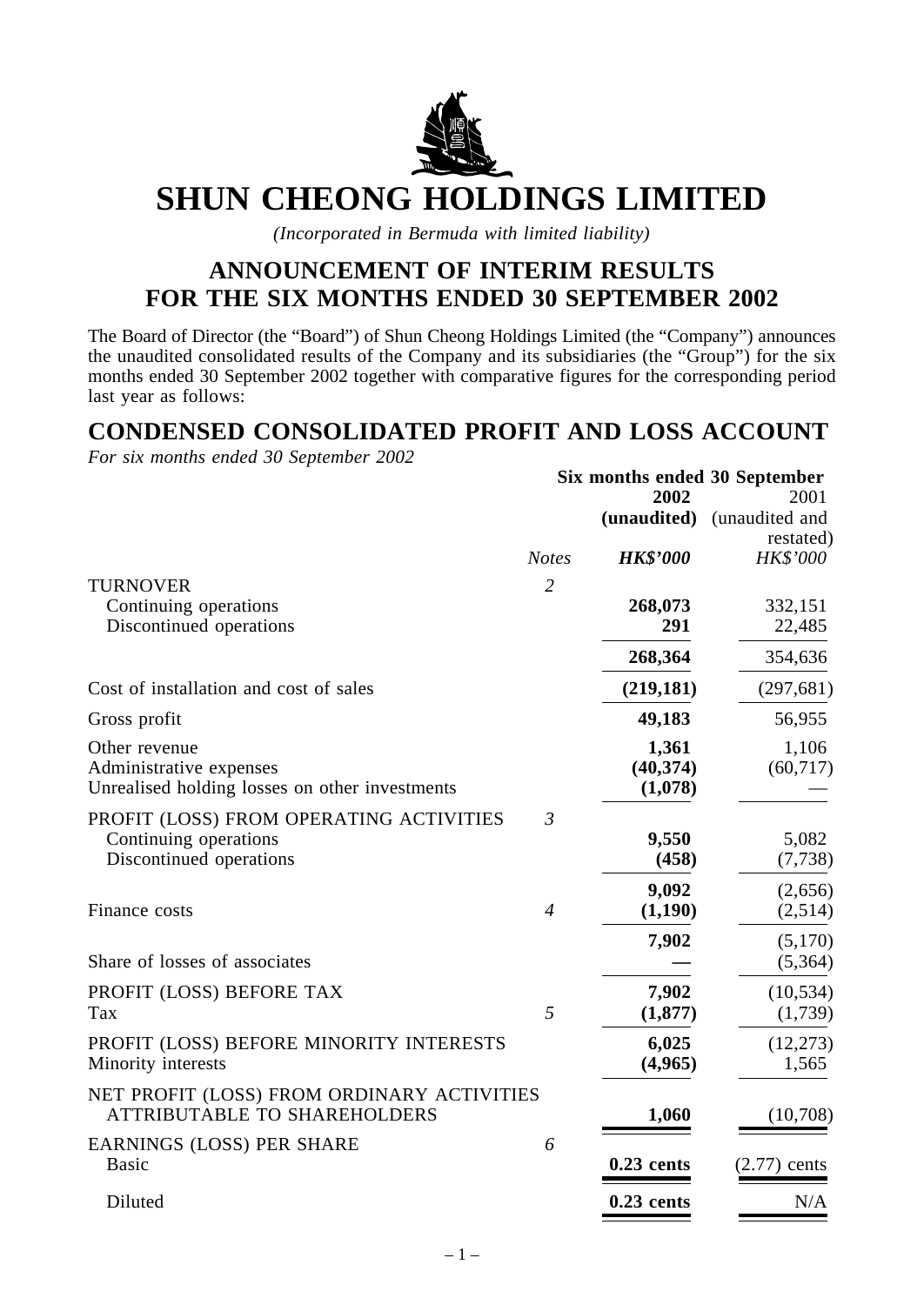### **NOTES TO CONDENSED CONSOLIDATED INTERIM FINANCIAL STATEMENTS**

#### **1. Basis of preparation and principal accounting polices**

The unaudited condensed consolidated interim financial statements have been prepared in accordance with Statement of Standard Accounting Practice ("SSAP") No. 25 "Interim Financial Reporting" issued by the Hong Kong Society of Accountants.

These condensed interim financial statements should be read in conjunction with the 2002 annual report.

The accounting policies adopted in preparing these unaudited condensed interim financial statements are consistent with those adopted in the annual financial statements for the year ended 31 March 2002, except that the Group has adopted the following SSAPs issued by the Hong Kong Society of Accountants which are effective for accounting period commencing on or after 1 January 2002:

| Presentation of financial statements |
|--------------------------------------|
| Foreign currency translation         |
| Cash flow statements                 |
| Interim financial reporting          |
| Discontinuing operations             |
| Employee benefits                    |
|                                      |

The adoption of these SSAPs has resulted in a change in the format of presentation of the cash flow statement and the statement of changes in equity and has had no material effect on the results for the current or prior accounting periods. Accordingly, no prior period adjustment has been required.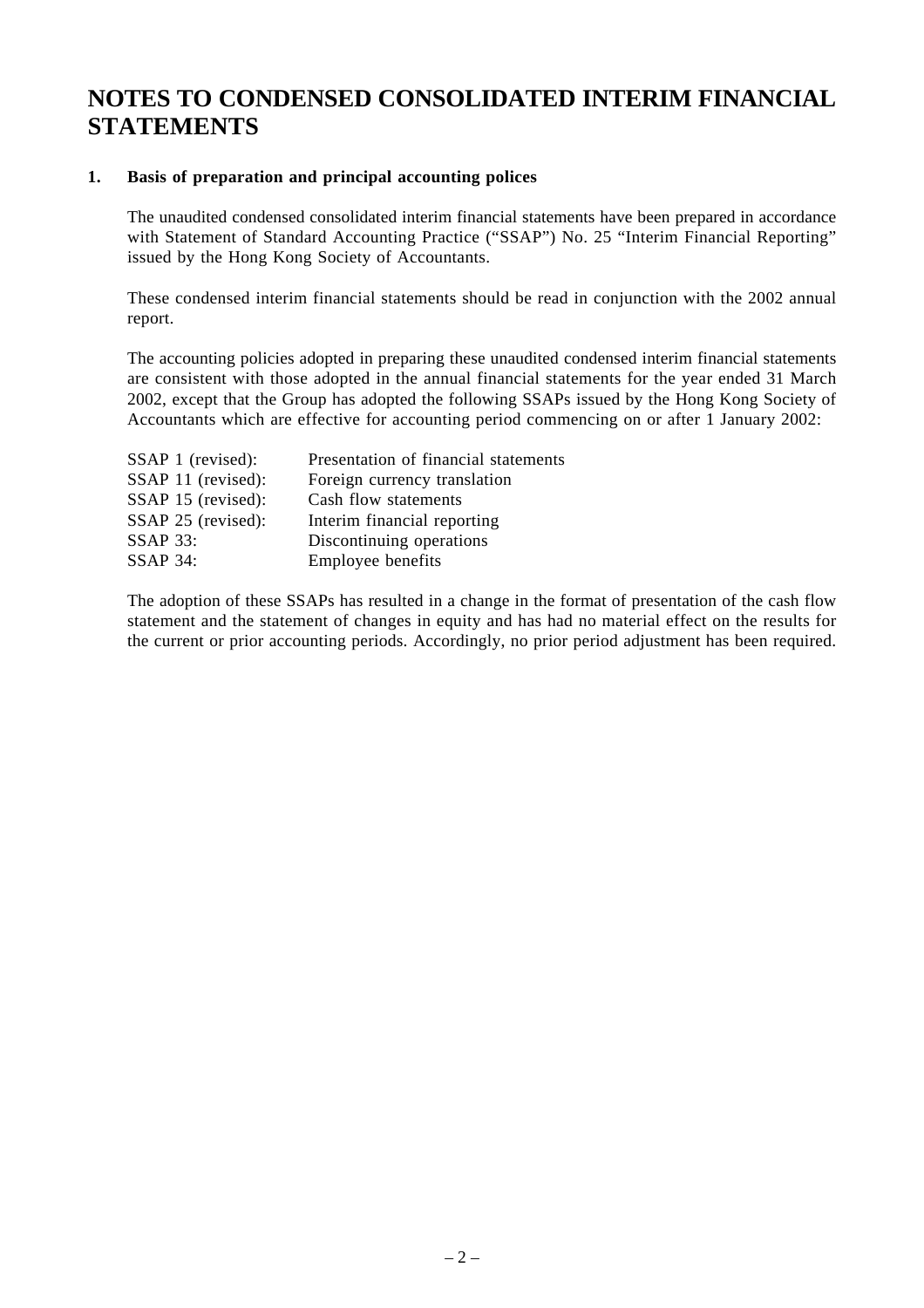#### **2. Segmental information**

#### **a. Business segments**

The following table presents revenue, profit and certain expenditure information for the Group's business segments.

|                                            |                        |                         |                 |                        |                 |                       |                        |                  |                        | (Discontinued)           |                 |                     |                          |                  |
|--------------------------------------------|------------------------|-------------------------|-----------------|------------------------|-----------------|-----------------------|------------------------|------------------|------------------------|--------------------------|-----------------|---------------------|--------------------------|------------------|
|                                            |                        |                         |                 |                        |                 |                       |                        | (Discontinued)   |                        | Provision of design,     |                 |                     |                          |                  |
|                                            |                        |                         |                 |                        |                 | Trading of electrical |                        | Provision        |                        | installation             |                 |                     |                          |                  |
|                                            |                        |                         |                 |                        |                 | and mechanical        |                        | of broadband     |                        | and maintenance          |                 |                     |                          |                  |
|                                            |                        | <b>Building service</b> |                 |                        |                 | engineering materials |                        | connectivity     |                        | services of karaoke-     |                 |                     |                          |                  |
|                                            |                        | contracting business    |                 | Project management     |                 | and equipment         |                        | services         |                        | on-demand systems        |                 | <b>Eliminations</b> |                          | Consolidated     |
|                                            |                        | Six months ended        |                 | Six months ended       |                 | Six months ended      |                        | Six months ended |                        | Six months ended         |                 | Six months ended    |                          | Six months ended |
|                                            |                        | 30 September            |                 | 30 September           | 30 September    |                       | 30 September           |                  | 30 September           |                          | 30 September    |                     | 30 September             |                  |
|                                            | 2002                   | 2001                    | 2002            | 2001                   | 2002            | 2001                  | 2002                   | 2001             | 2002                   | 2001                     | 2002            | 2001                | 2002                     | 2001             |
|                                            | (unaudited) (unaudited |                         | (unaudited)     | (unaudited (unaudited) |                 |                       | (unaudited (unaudited) | (unaudited       | (unaudited) (unaudited |                          | (unaudited)     | (unaudited          | (unaudited)              | (unaudited       |
|                                            |                        | and                     |                 | and                    |                 | and                   |                        | and              |                        | and                      |                 | and                 |                          | and              |
|                                            |                        | restated)               |                 | restated)              |                 | restated)             |                        | restated)        |                        | restated)                |                 | restated)           |                          | restated)        |
|                                            | <b>HK\$'000</b>        | HK\$'000                | <b>HK\$'000</b> | HK\$'000               | <b>HK\$'000</b> | HK\$'000              | <b>HK\$'000</b>        | HK\$'000         | <b>HK\$'000</b>        | HK\$'000                 | <b>HK\$'000</b> | HK\$'000            | <b>HK\$'000</b>          | HK\$'000         |
| Segment revenue:                           |                        |                         |                 |                        |                 |                       |                        |                  |                        |                          |                 |                     |                          |                  |
| Sales to external customers                | 235,824                | 298,990                 | 3,227           | 2,085                  | 29,022          | 31,076                | 291                    | 11,437           |                        | 11,048                   |                 |                     | 268,364                  | 354,636          |
| Inter segment sales                        | 5                      | 171                     |                 |                        | 5,376           | 12,274                |                        |                  |                        | $\overline{\phantom{0}}$ | (5, 381)        | (12, 445)           |                          |                  |
|                                            |                        |                         |                 |                        |                 |                       |                        |                  |                        |                          |                 |                     |                          |                  |
| Total revenue                              | 235,829                | 299,161                 | 3,227           | 2,085                  | 34,398          | 43,350                | 291                    | 11,437           |                        | 11,048                   | (5, 381)        | (12, 445)           | 268,364                  | 354,636          |
|                                            |                        |                         |                 |                        |                 |                       |                        |                  |                        |                          |                 |                     |                          |                  |
| Segment results                            | 4,930                  | 2,401                   | 3,227           | 2,085                  | 1,110           | (505)                 | (458)                  | (3,910)          |                        | (3,833)                  |                 |                     | 8,809                    | (3,762)          |
| Interest income and                        |                        |                         |                 |                        |                 |                       |                        |                  |                        |                          |                 |                     |                          |                  |
| unallocated gains                          |                        |                         |                 |                        |                 |                       |                        |                  |                        |                          |                 |                     | 1,361                    | 1,106            |
| Unrealised holding losses on               |                        |                         |                 |                        |                 |                       |                        |                  |                        |                          |                 |                     |                          |                  |
| other investments                          |                        |                         |                 |                        |                 |                       |                        |                  |                        |                          |                 |                     | (1,078)                  |                  |
| Finance costs                              |                        |                         |                 |                        |                 |                       |                        |                  |                        |                          |                 |                     | (1, 190)                 | (2, 514)         |
| Share of losses of associates              |                        |                         |                 |                        |                 |                       |                        |                  |                        |                          |                 |                     | $\overline{\phantom{0}}$ | (5, 364)         |
|                                            |                        |                         |                 |                        |                 |                       |                        |                  |                        |                          |                 |                     |                          |                  |
| Profit (Loss) before tax                   |                        |                         |                 |                        |                 |                       |                        |                  |                        |                          |                 |                     | 7,902                    | (10, 534)        |
| Tax                                        |                        |                         |                 |                        |                 |                       |                        |                  |                        |                          |                 |                     | (1, 877)                 | (1,739)          |
|                                            |                        |                         |                 |                        |                 |                       |                        |                  |                        |                          |                 |                     |                          |                  |
| Profit (Loss) before minority interests    |                        |                         |                 |                        |                 |                       |                        |                  |                        |                          |                 |                     | 6,025                    | (12, 273)        |
| Minority interests                         |                        |                         |                 |                        |                 |                       |                        |                  |                        |                          |                 |                     | (4,965)                  | 1,565            |
|                                            |                        |                         |                 |                        |                 |                       |                        |                  |                        |                          |                 |                     |                          |                  |
| Net Profit (Loss) from ordinary activities |                        |                         |                 |                        |                 |                       |                        |                  |                        |                          |                 |                     |                          |                  |
| attributable to shareholders               |                        |                         |                 |                        |                 |                       |                        |                  |                        |                          |                 |                     | 1,060                    | (10,708)         |
|                                            |                        |                         |                 |                        |                 |                       |                        |                  |                        |                          |                 |                     |                          |                  |

#### **b. Geographical segments**

The Group's turnover was all derived from its operations and customers in Hong Kong. Accordingly, no analysis for geographical segments has been disclosed.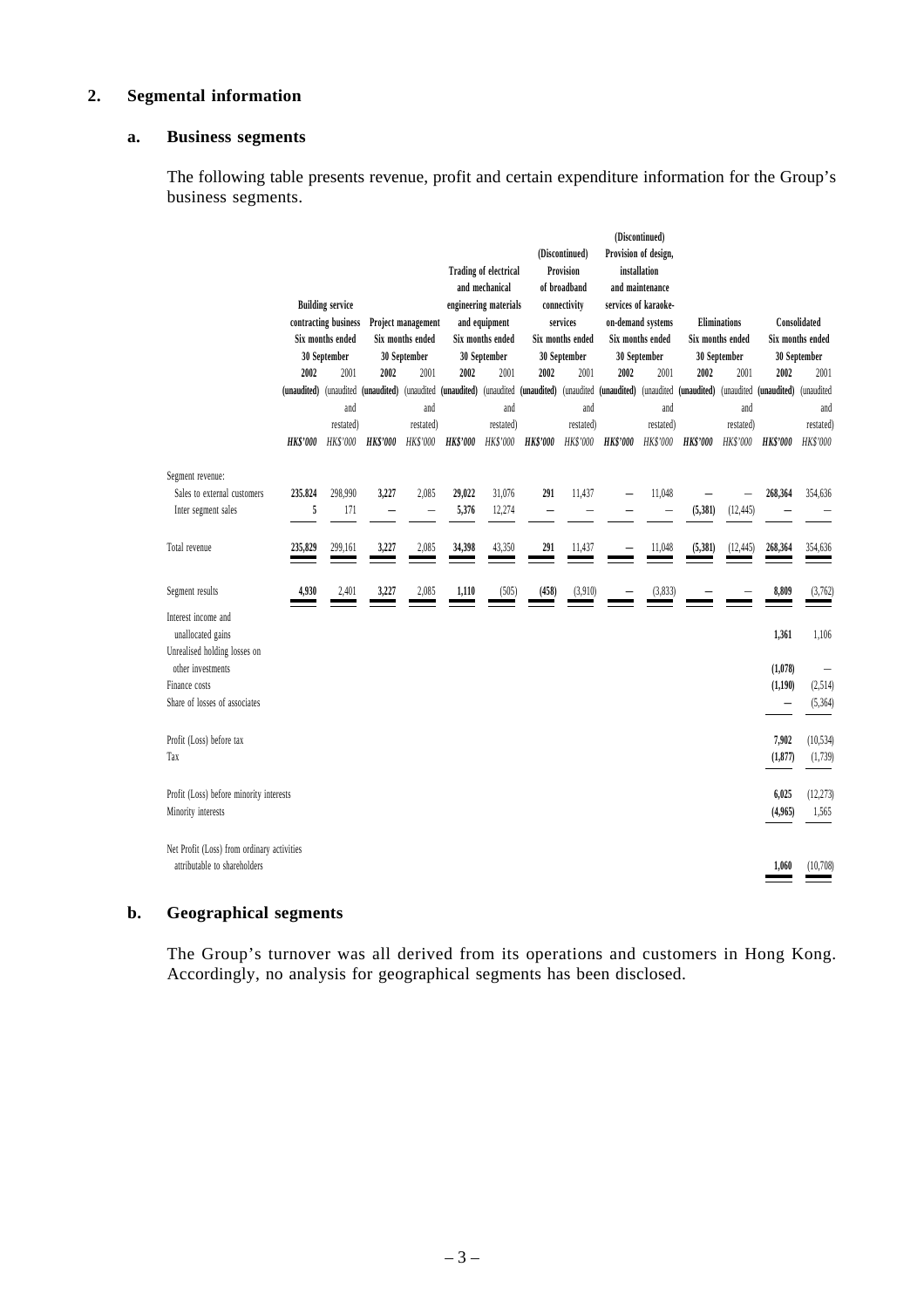### **3. Profit (Loss) from operating activities**

Profit (Loss) from operating activities is arrived at after charging/(crediting):

|                                                 | Six months ended 30 September |                |  |
|-------------------------------------------------|-------------------------------|----------------|--|
|                                                 | 2002                          | 2001           |  |
|                                                 | (unaudited)                   | (unaudited and |  |
|                                                 |                               | restated)      |  |
|                                                 | <b>HK\$'000</b>               | HK\$'000       |  |
| Depreciation                                    |                               |                |  |
| - owned fixed assets                            | 1,577                         | 2,598          |  |
| - fixed assets held under finance lease         | <b>108</b>                    | 251            |  |
| Minimum lease payments under operating leases   |                               |                |  |
| in respect of land and buildings                | 1,226                         | 1,833          |  |
| Staff costs (including directors' remuneration) |                               |                |  |
| Wages and salaries                              | 32,018                        | 42,820         |  |
| Net pension contributions                       | 1,158                         | 1,713          |  |
|                                                 | 33,176                        | 44,533         |  |
| Loss on disposal of fixed assets                | 467                           |                |  |
| Interest income                                 | (321)                         | (969)          |  |

### **4. Finance costs**

|                                             | Six months ended 30 September |             |  |
|---------------------------------------------|-------------------------------|-------------|--|
|                                             | 2002                          | 2001        |  |
|                                             | (unaudited)                   | (unaudited) |  |
|                                             | <b>HK\$'000</b>               | HK\$'000    |  |
| Interest on overdrafts and short term loans | 850                           | 1,989       |  |
| Interest on finance leases                  | 45                            | 100         |  |
| Bank charges                                | 295                           | 425         |  |
|                                             | 1,190                         | 2,514       |  |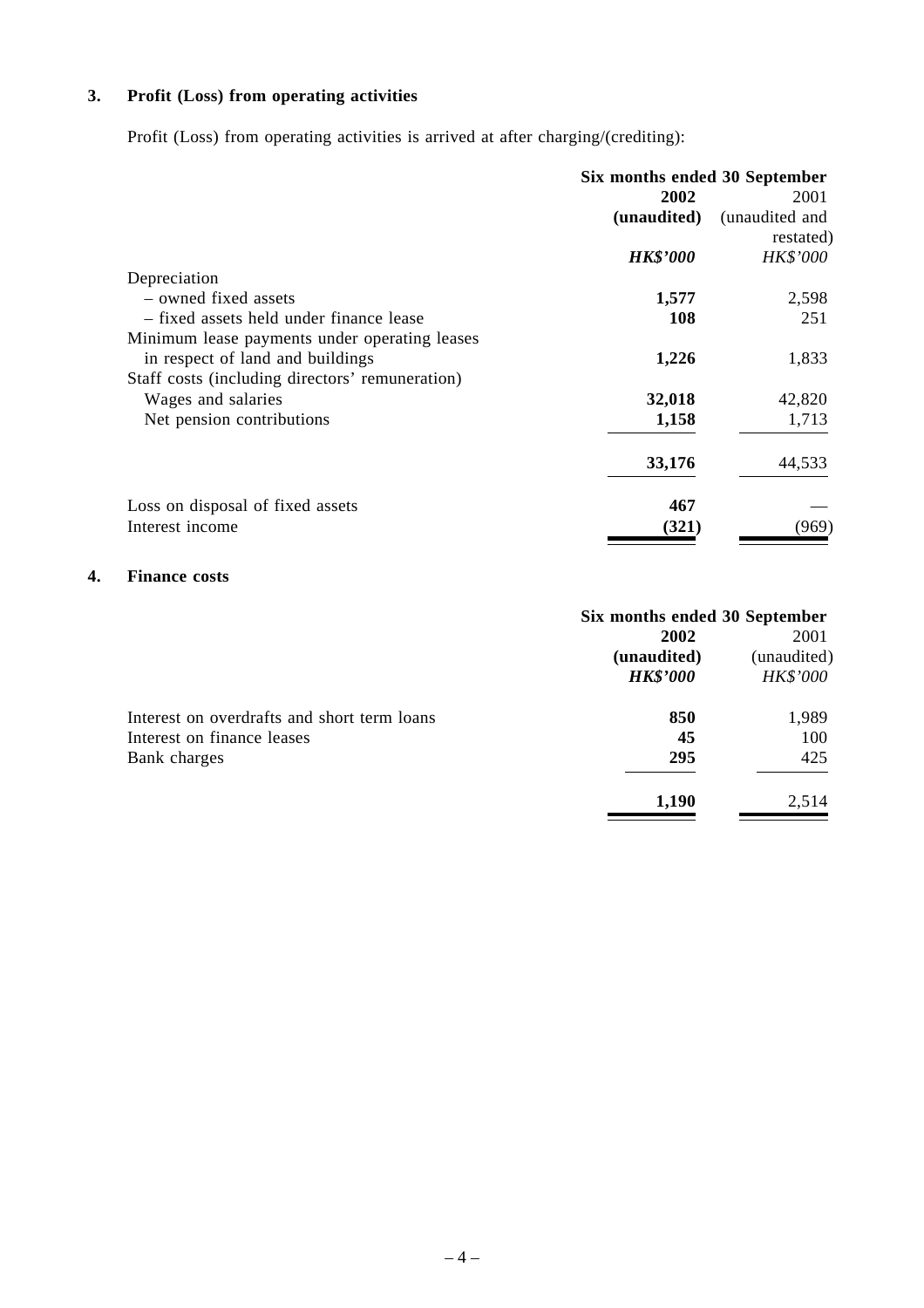### **5. Taxation**

The Company is exempted from taxation in Bermuda unit 2016. Hong Kong profits tax has been provided at the rate of 16% *(2001 – 16%)* on the estimated assessable profits arising in or from Hong Kong.

Taxation in the condensed consolidated profit and loss account comprises:

|                                         | Six months ended 30 September<br>2002<br>(unaudited)<br><b>HK\$'000</b> | 2001<br>(unaudited)<br><b>HK\$'000</b> |
|-----------------------------------------|-------------------------------------------------------------------------|----------------------------------------|
| Group:                                  |                                                                         |                                        |
| Hong Kong                               | 1,877                                                                   | 1,739                                  |
| Deferred                                |                                                                         |                                        |
|                                         | 1,877                                                                   | 1,739                                  |
| Share of tax attributable to associates |                                                                         |                                        |
| Tax charge for the period               | 1,877                                                                   | 1,739                                  |

#### **6. Earnings (Loss) per share**

| <b>Earlings</b> ( <i>Loss</i> ) per share                                                                                                                         | Six months ended 30 September          |                                        |  |
|-------------------------------------------------------------------------------------------------------------------------------------------------------------------|----------------------------------------|----------------------------------------|--|
|                                                                                                                                                                   | 2002<br>(unaudited)<br><b>HK\$'000</b> | 2001<br>(unaudited)<br><b>HK\$'000</b> |  |
| Earnings (Loss) for the purposes of computing basic<br>and diluted earnings (loss) per share                                                                      | 1,060                                  | (10,708)                               |  |
| Number of ordinary share:<br>Weighted average number of ordinary shares for<br>the purposes of basic earnings (loss) per share<br>Effect of dilutive share option | 463,721,600                            | 386,746,600<br>4,846                   |  |
| Weighted average number of ordinary shares for<br>the purposes of diluted earnings (loss) per share                                                               | 463,721,600                            | 386,751,446                            |  |

Diluted loss per share for six months ended 30 September 2001 had not been shown as the share options outstanding during that period had an anti-dilutive effect on the basic loss per share for that period.

### **INTERIM DIVIDEND**

The Board does not recommend the payment of an interim dividend *(2001: nil)*.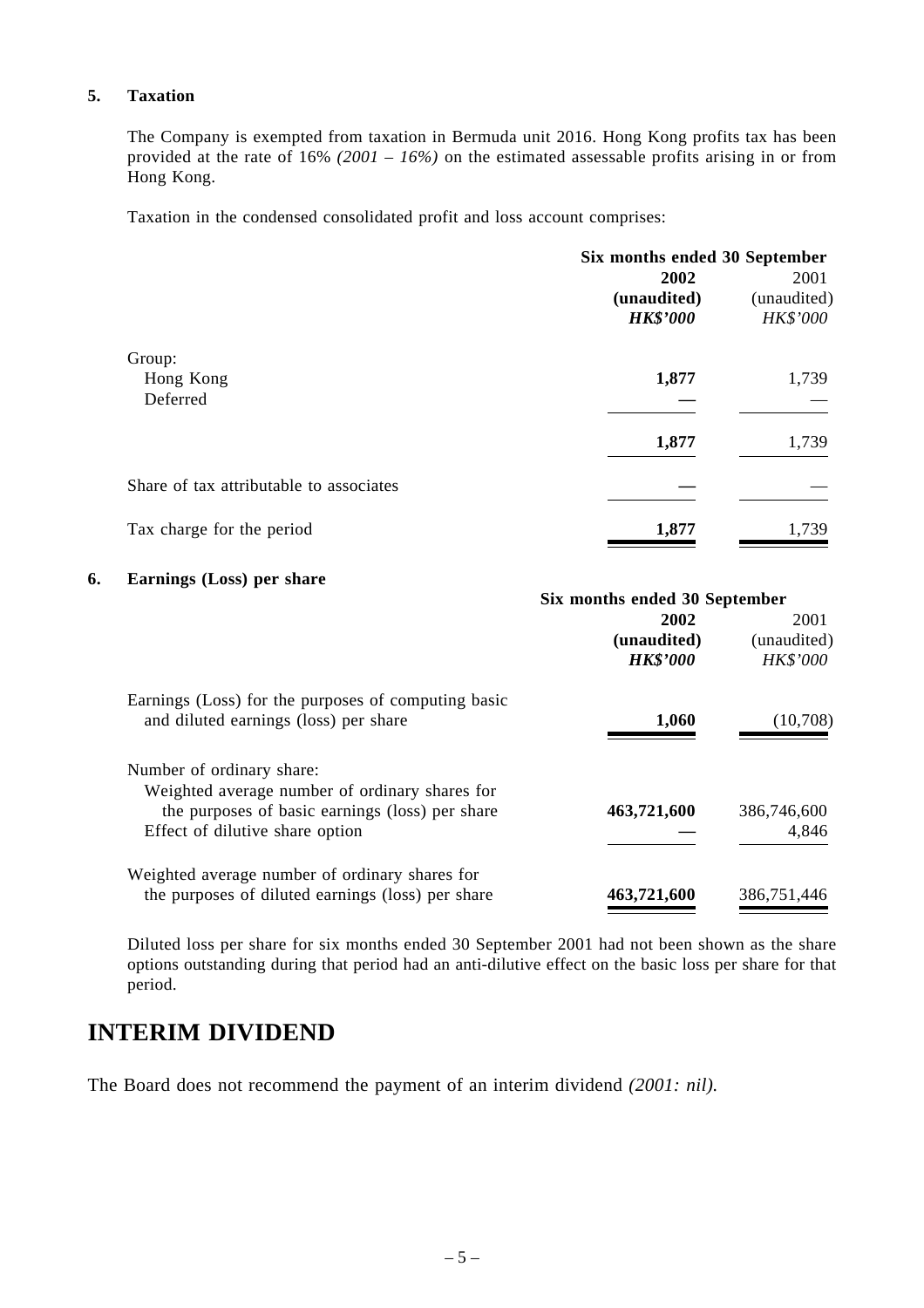# **MANAGEMENT DISCUSSION AND ANALYSIS**

### **Review of Operation**

The Group turnover for six months ended 30 September 2002 was approximately HK\$268.36 million while that for the same period last year was approximately HK\$354.64 million, a decrease of 24%. Net profit attributable to shareholders for the period was HK\$1.06 million while net loss for the last period was HK\$10.71 million. The improvements on the performance of the Group was mainly due to the cessation of the broadband connectivity business and karaoke on demand business since the last financial year end date and the concentration of the Group's core business of building services contracting and the maintenance of building works.

As at 30 September 2002, the Group's uncompleted contracts on hand was approximately HK\$809 million while that of as at 31 March 2002 was approximately HK\$558 million.

### **Liquidity and Financial Resources**

The Group's cash and bank balances were approximately HK\$48 million as at 30 September 2002 while that of as at 31 March 2002 was HK\$53 million. The total bank borrowings were approximately HK\$41 million as at 30 September 2002, an increase of approximately HK\$19 million as compared to that of as at 31 March 2002. The increase was mainly to finance the material purchased for the completion of building services contracting projects. The total bank borrowing substantially comprised bank overdraft and bank trust receipt loans at various interest rates. The period-end gearing ratio, as measured by the total bank borrowings over shareholders' equity, was approximately 36% *(as at 31 March 2002 – 19%)*. As the Group's transactions are mostly settled by Hong Kong dollars, the use of financial instruments for hedging purposes is not considered necessary.

### **Treasury and Funding Policy**

There were no significant changes in the Group's treasury and funding policies during the period under review.

### **Pledge of Assets**

Certain bank deposits of HK\$26.8 million *(as at 31 March 2002 – HK\$26.8 million)* were pledged to secure banking facilities of the Group.

### **Employees and Remuneration Policy**

The Group employed approximately 220 employees as at 30 September 2002. There were no significant changes in the remuneration policy and benefits to the employees of the Group.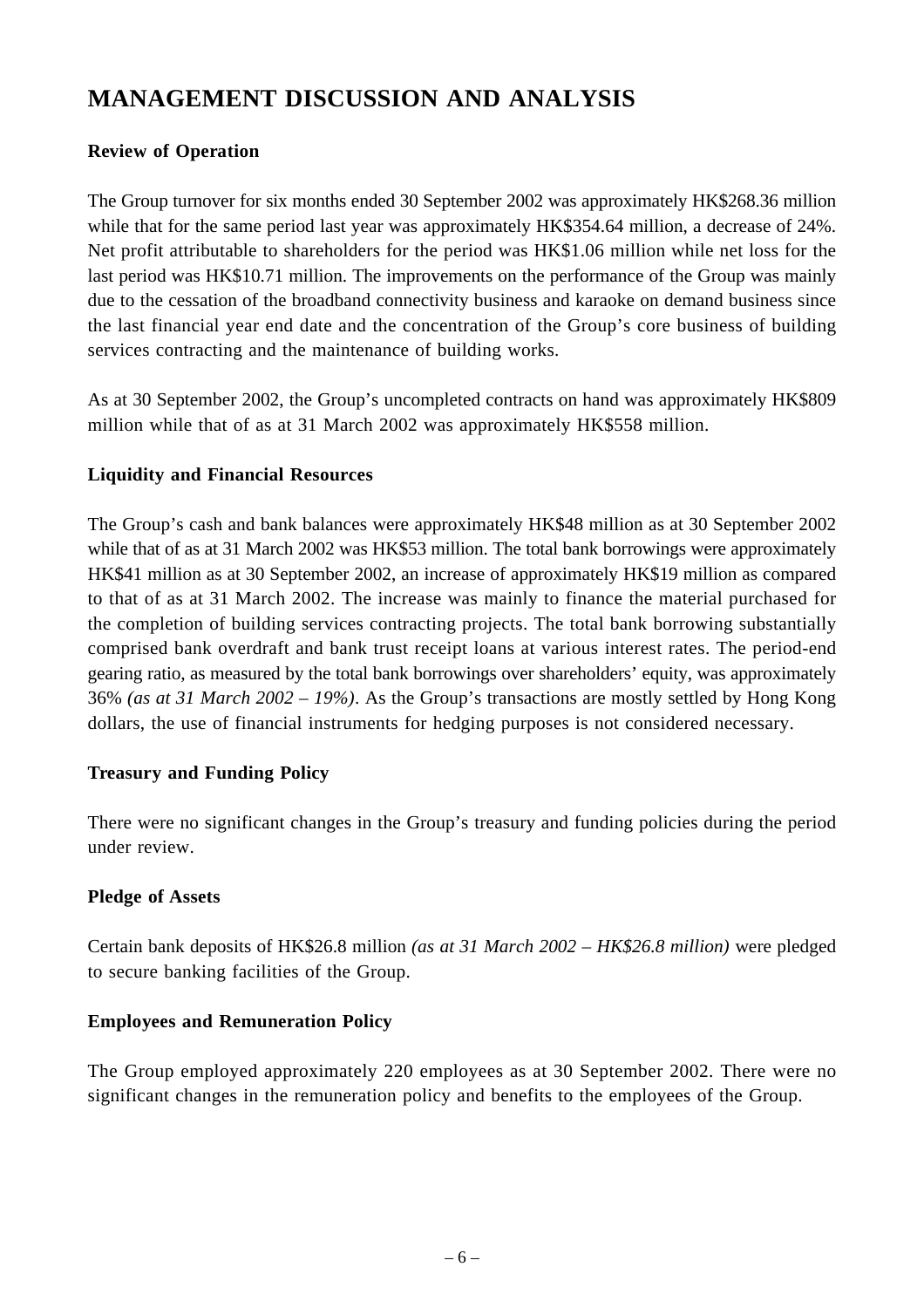### **Business Prospect**

The recent announcement of the housing policies by the Government indicated that the housing developments in both public and private sectors would be significantly reduced in the coming years. As a result, it is expected that the Group will continue to face a very fierce competition in the building services industries and the margin for profit in building services and related trading activities will likely be lower than that of pervious years. However, the Group had recently expanded its business into non-building related projects so as to diversity its core business into non-building sector.

Following China's successful bid to host the 2010 World Trade Fair and the recent developments of holiday resorts in Macau, there will be more opportunities in China and Macau. The Group will continue to concentrate the development of its core building services business both in Hong Kong and in the Greater China. Despite the downturn of the local building industry, your directors remain optimistic of satisfactory performance of the Group in the coming year.

### **PURCHASE, SALE AND REDEMPTION OF SHARES**

There was no purchase, sale and redemption of the Company's share by the Company or any of its subsidiaries during the period.

# **AUDIT COMMITTEE**

The members of the audit committee of the Company comprise Messrs. Sinclair X LI and Chok Ki CHAN, the independent non-executive directors and Mr. Stephen Sek Kee YU, the non-executive director.

The audit committee has reviewed with management the accounting principles and practices adopted by the Group and discussed auditing, internal control and financial reporting matters including the review of the unaudited interim results for the six months ended 30 September 2002 of the Company now reported on.

# **CODE OF BEST PRACTICE**

None of the directors is aware of information that would reasonably indicate that the Company is not, or was not for any part of the accounting period covered by the interim report, in the compliance with the Code of Best Practice, as set out in Appendix 14 of the Listing Rules of The Stock Exchange of Hong Kong Limited except that two independent non-executive directors are not appointed for a specific term as they are subject to retirement by rotation and re-election at Annual General Meetings in accordance with the Company's Bye-law 99(A).